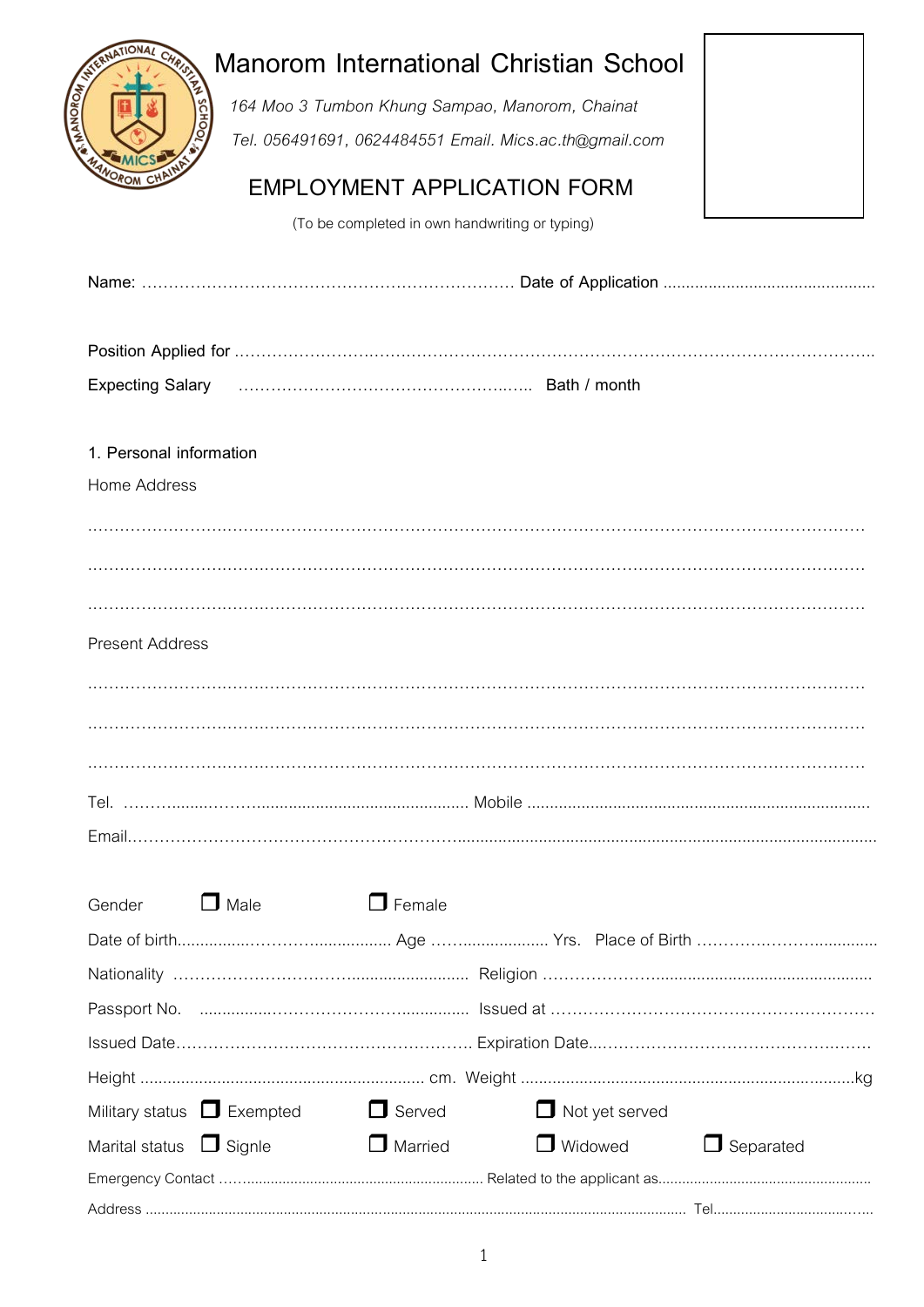## **2. Family Information**

# **3. Education and Work Experience**

#### **Education**

| <b>Educational Level</b> | Institution | Major | From | To |
|--------------------------|-------------|-------|------|----|
| High school              |             |       |      |    |
|                          |             |       |      |    |
| Vocational               |             |       |      |    |
| Degree                   |             |       |      |    |
| Diploma                  |             |       |      |    |
| Degree                   |             |       |      |    |
| <b>Bachelor Degree</b>   |             |       |      |    |
|                          |             |       |      |    |
| Post-Graduate            |             |       |      |    |
|                          |             |       |      |    |
| Others                   |             |       |      |    |
|                          |             |       |      |    |

## **Work Experience in Chronological Order (recent 10 years)**

| Company | Year |    | Position | Job description | Salary | Reasons of  |  |  |  |  |
|---------|------|----|----------|-----------------|--------|-------------|--|--|--|--|
|         | From | To |          |                 |        | resignation |  |  |  |  |
|         |      |    |          |                 |        |             |  |  |  |  |
|         |      |    |          |                 |        |             |  |  |  |  |
|         |      |    |          |                 |        |             |  |  |  |  |
|         |      |    |          |                 |        |             |  |  |  |  |

#### **4. Skills and Abilities**

**Language Ability**

|          |      | Speaking |      |      | Writing |      | Reading |      |      |  |  |  |
|----------|------|----------|------|------|---------|------|---------|------|------|--|--|--|
| Language | Good | Fair     | Poor | Good | Fair    | Poor | Good    | Fair | Poor |  |  |  |
| Thai     |      |          |      |      |         |      |         |      |      |  |  |  |
| English  |      |          |      |      |         |      |         |      |      |  |  |  |
| Japanese |      |          |      |      |         |      |         |      |      |  |  |  |
| Chinese  |      |          |      |      |         |      |         |      |      |  |  |  |
| Other    |      |          |      |      |         |      |         |      |      |  |  |  |
| .        |      |          |      |      |         |      |         |      |      |  |  |  |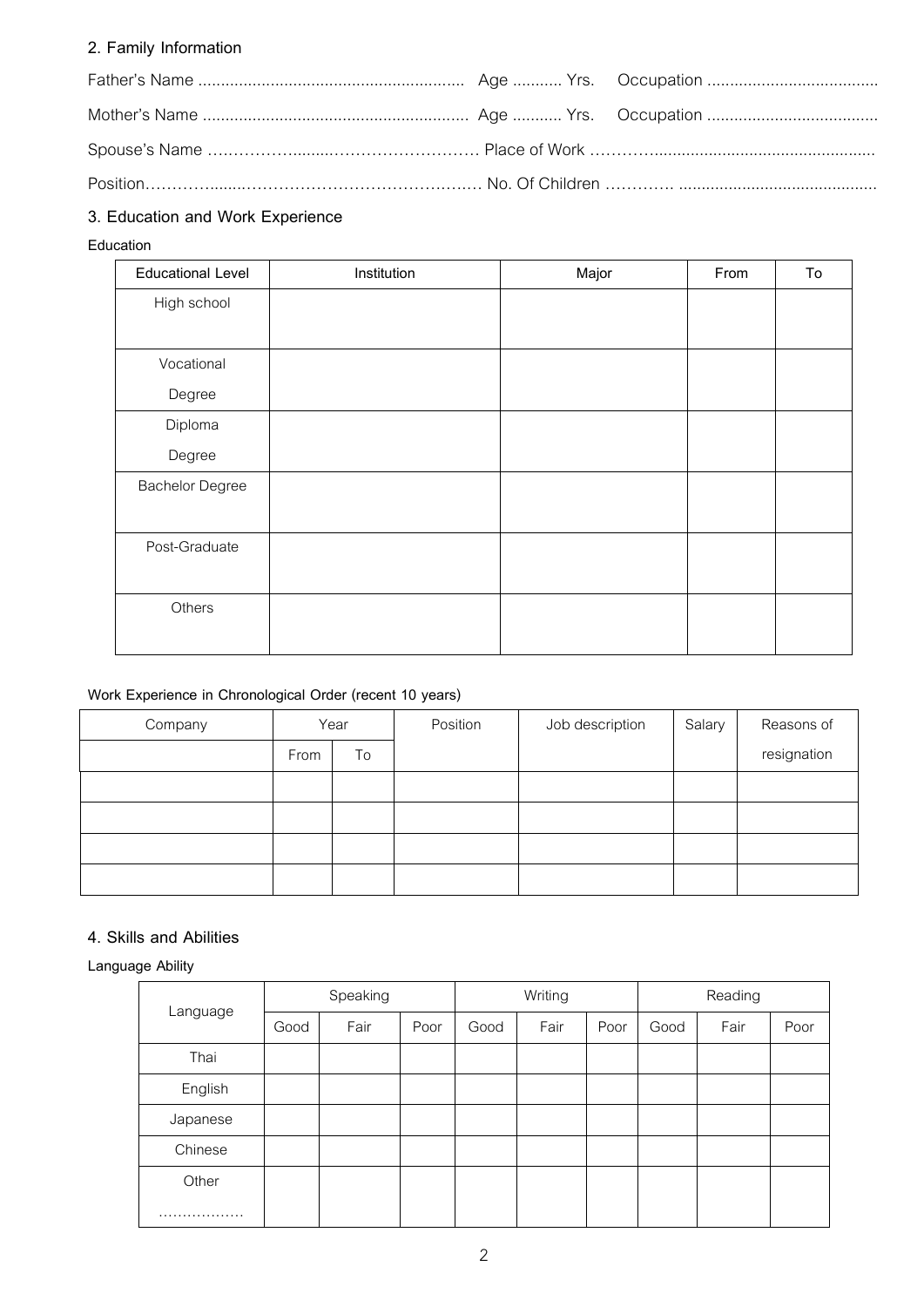#### **Special Abilities**

| Typing:            | $\Box$ Yes           | $\Box$ No | □ Thai  words/min                                    | English words/min |
|--------------------|----------------------|-----------|------------------------------------------------------|-------------------|
| Computer:          |                      |           | $\Box$ Yes $\Box$ No Please specify name of software |                   |
|                    |                      |           |                                                      |                   |
|                    |                      |           |                                                      |                   |
| Driving:           | $\Box$ Yes $\Box$ No |           |                                                      |                   |
| Area of Expertise: |                      |           |                                                      |                   |
|                    |                      |           |                                                      |                   |
|                    |                      |           |                                                      |                   |
| Other skills:      |                      |           |                                                      |                   |
|                    |                      |           |                                                      |                   |
|                    |                      |           |                                                      |                   |
| Hobbies:           |                      |           |                                                      |                   |
|                    |                      |           |                                                      |                   |
|                    |                      |           |                                                      |                   |

### 5. Others

| 2) Have you ever been seriously injured or had contagious disease? $\Box$ Yes $\Box$ No |
|-----------------------------------------------------------------------------------------|
|                                                                                         |
|                                                                                         |
|                                                                                         |
|                                                                                         |
|                                                                                         |
|                                                                                         |

8) List name, address, telephone and occupation of 2 references.

| No. | Name | Organization | Position | Addresss | Phone/Email |
|-----|------|--------------|----------|----------|-------------|
| 1.  |      |              |          |          |             |
|     |      |              |          |          |             |
|     |      |              |          |          |             |
| 2.  |      |              |          |          |             |
|     |      |              |          |          |             |
|     |      |              |          |          |             |

9) Please share to us your testimony and how do you define your relationship with Jesus Christ.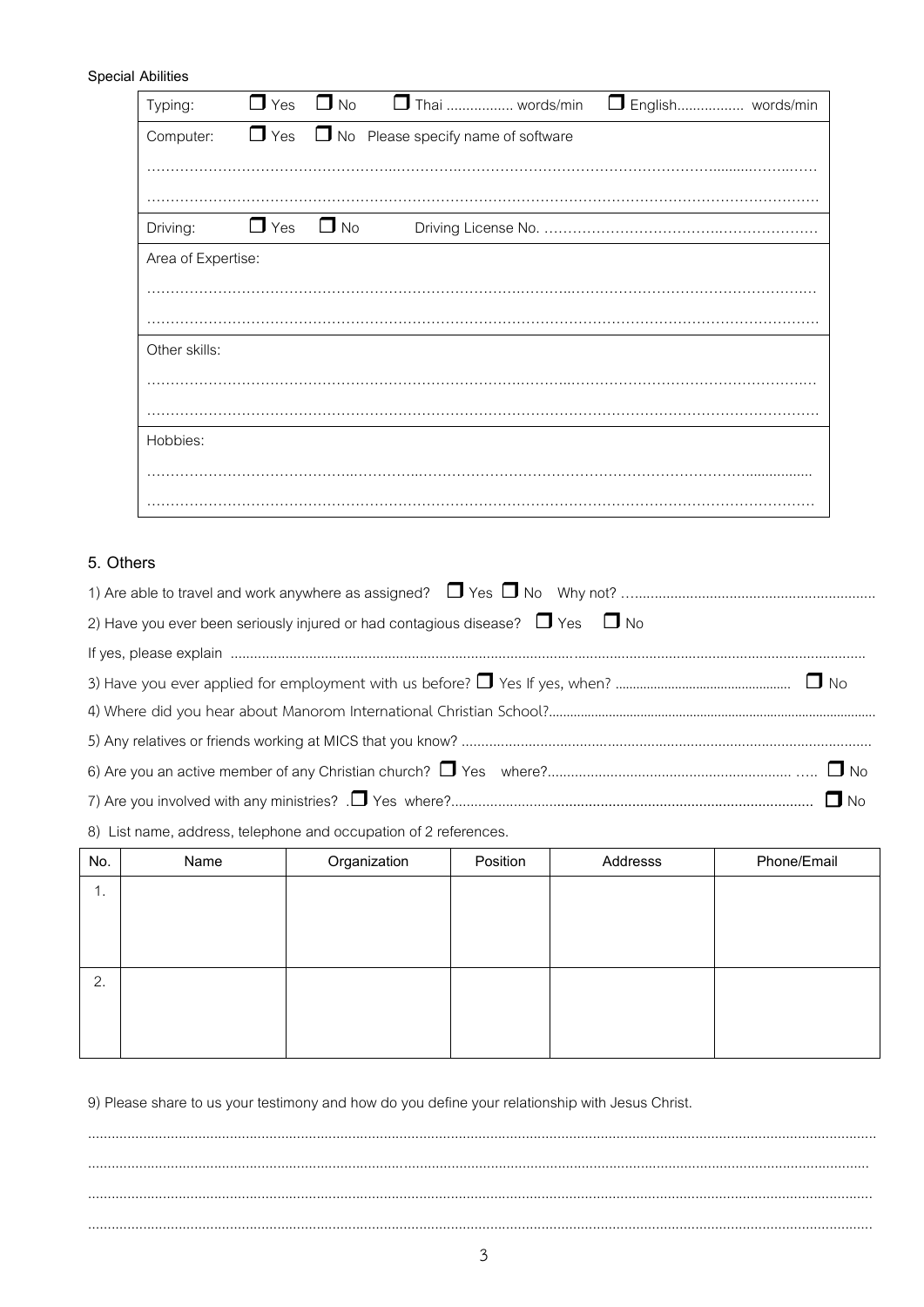10) Anything that you would like us to know more about yourself?

11) If you have the opportunity to work at MICS, how long will you expect to be here and what is your goal while you are working at MICS?